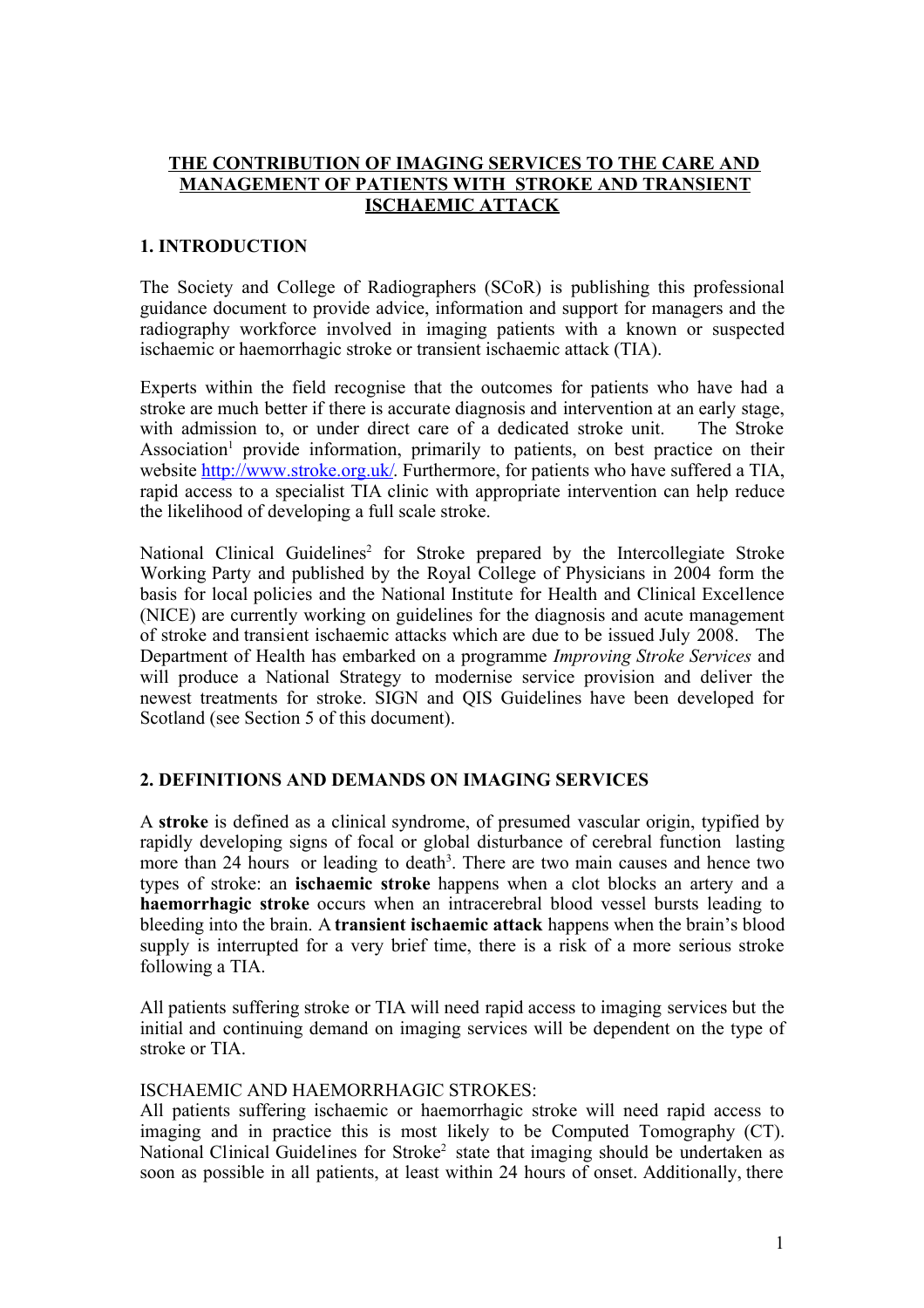are circumstances when imaging should be undertaken as a matter of urgency, these are if the patient has:

> Recent history of anticoagulant treatment A known tendency to bleed A depressed level of consciousness Unexplained progressive or fluctuating symptoms Papilloedema, neck stiffness or fever Severe headache at onset Indications for thrombolysis or early anticoagulation

For patients who have had an ischaemic stroke, thrombolytic treatment may have positive effects and hence make an enormous difference to the outcome for the patient. However, giving thrombolysis for a haemorrhagic stroke would be disastrous. It is therefore imperative to obtain an accurate diagnosis of ischaemic stroke before proceeding to thrombolysis. To be effective thrombolysis must happen within three hours of the stroke occurring and this obviously challenges the health care system. Few strokes are witnessed events and by the time the patient presents to be referred for imaging it is often past the three hour window of opportunity.

Currently, thrombolysis is an option only at hospitals with a specialised stroke unit or stroke team. This service requires a robust CT service such as that offered for acute head injury. National Clinical Guidelines for Stroke<sup>2</sup> state that if the underlying pathology is uncertain, or the diagnosis of stroke is in doubt after CT, magnetic resonance (MR) imaging should be considered.

### TRANSIENT ISCHAEMIC ATTACK:

The National Clinical Guidelines for Stroke<sup>2</sup> state that patients with TIA should be assessed and investigated as soon as possible within seven days of the incident. CT, in conjunction with carotid Doppler where appropriate are currently indicated and the new guidelines due to be published in July 2008 are likely to recommend MR imaging. Patients with more than one TIA in a week should be investigated immediately.

# 3. IMPLICATIONS FOR IMAGING SERVICES

Current NICE guidelines<sup>4</sup> are that head injuries fitting certain criteria must have an immediate CT and hence some Clinical Imaging Departments serving Accident and Emergency units have already moved to providing an on call service which includes access to CT services, with others providing a full 24 hours a day, 7 days CT service.

Clinical Imaging Departments within specialised dedicated stroke units which support thrombolytic services are already organised to give rapid access to CT services and immediate and accurate interpretation of the images.

Whilst much of the emphasis is on plain CT services, it should be noted that additional imaging may be necessary for these patients, including plain X-ray imaging e.g. chest radiography, Computed Tomography Angiography, CT Perfusion, Magnetic Resonance Imaging including diffusion weighted scanning, and ultrasound. The demand for MR imaging may well increase in the future but the current situation is that few Clinical Imaging Departments provide a MR on-call service.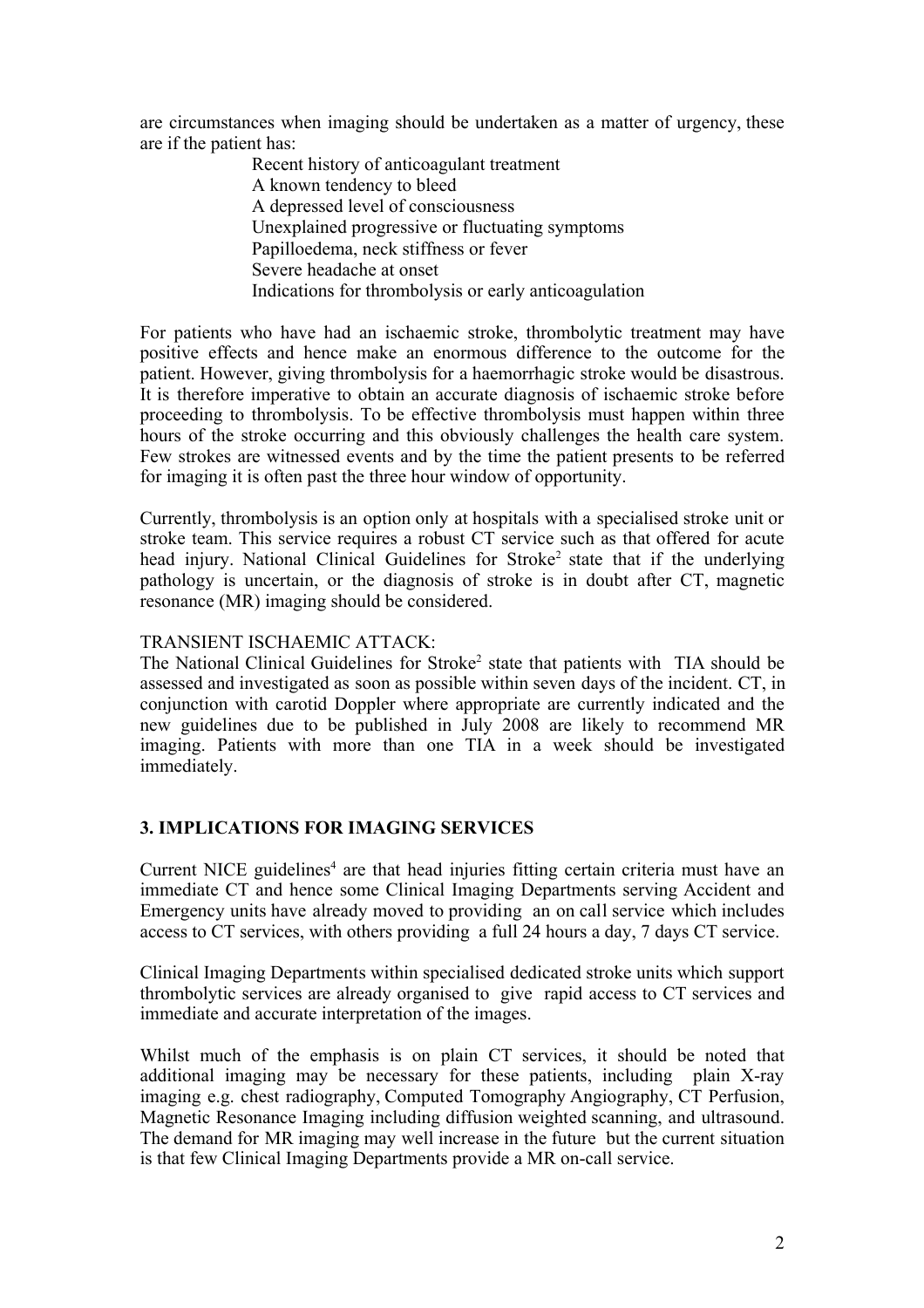### ISCHAEMIC STROKES AND THROMBOLYSIS:

The incidence of stroke is approximately 114 per 100,000 and those suitable for thrombolysis is 2-3 per 100,000. Whilst this number is small the potential benefits for the individual patient is enormous and the potential savings to the NHS will also be significant and therefore every effort to achieve thrombolysis within three hours of the stroke must be made. This involves fast and accurate work from both the referrer and the imaging services.

The National Audit Office report of 2005 "Reducing Brain Damage: faster access to better stroke care"<sup>5</sup>, identified that the scope for potential savings as a result of more efficient practice, and using capacity more wisely including rapid imaging and admission to stroke units would be £20 million annually and result in 550 fewer deaths and 1,700 people fully recovering from their stroke.

Given that delays in referral for imaging do occur it may be that, if there is any chance of treatment using thrombolysis within the three hour time scale, then access to the CT scanner should be at the earliest opportunity. In practice, during the day this may mean completing the examination on the patient currently being imaged and then fast tracking the patient with suspected stroke into the CT scanner. Similarly, out of hours the radiographer on call could give immediate access to CT services. However, there will be times throughout the working day and particularly out of hours, when there may be multiple demands on the CT scanner and/or the radiographer. Decisions would then need to be taken locally on which patient is given priority. Managers should discuss such likely scenarios with their staff in advance and decide, in general terms, which patients are likely constitute a higher priority than others.

### TRANSIENT ISCHAEMIC ATTACK

The initial examination of choice to be undertaken within 7 days of the TIA would generally be CT, or possibly MR, in conjunction with carotid Doppler where appropriate. Patients experiencing more than one TIA in a week should be investigated immediately.

# ULTRASOUND

Ultrasound for patients who have had a suspected stroke or TIA due to an ischaemic event should be considered within the provision of imaging services for stroke and TIA. This provision for Ultrasound services should include Duplex carotid assessments carried out by suitably qualified, competent and accredited staff from vascular laboratories or clinical imaging departments. The equipment should be appropriate to ensure adequate B mode performance, colour and spectral analysis for accurate carotid duplex investigations. The carotid examination should consist of greyscale imaging, colour Doppler imaging and spectral Doppler velocity determination<sup>6</sup>. There should be an agreed local protocol for grading stenosis. The Professional Standards Committee of the Society of Vascular Technology of Great Britain and Ireland are developing national guidelines for carotid grading through a consensus document with the involvement of relevant bodies including the Vascular Society and Physiological Measurement Strategy Group. This is obviously crucial for determining which patients take the surgical route and which take the medical route. Follow up scans are necessary to monitor progressive disease.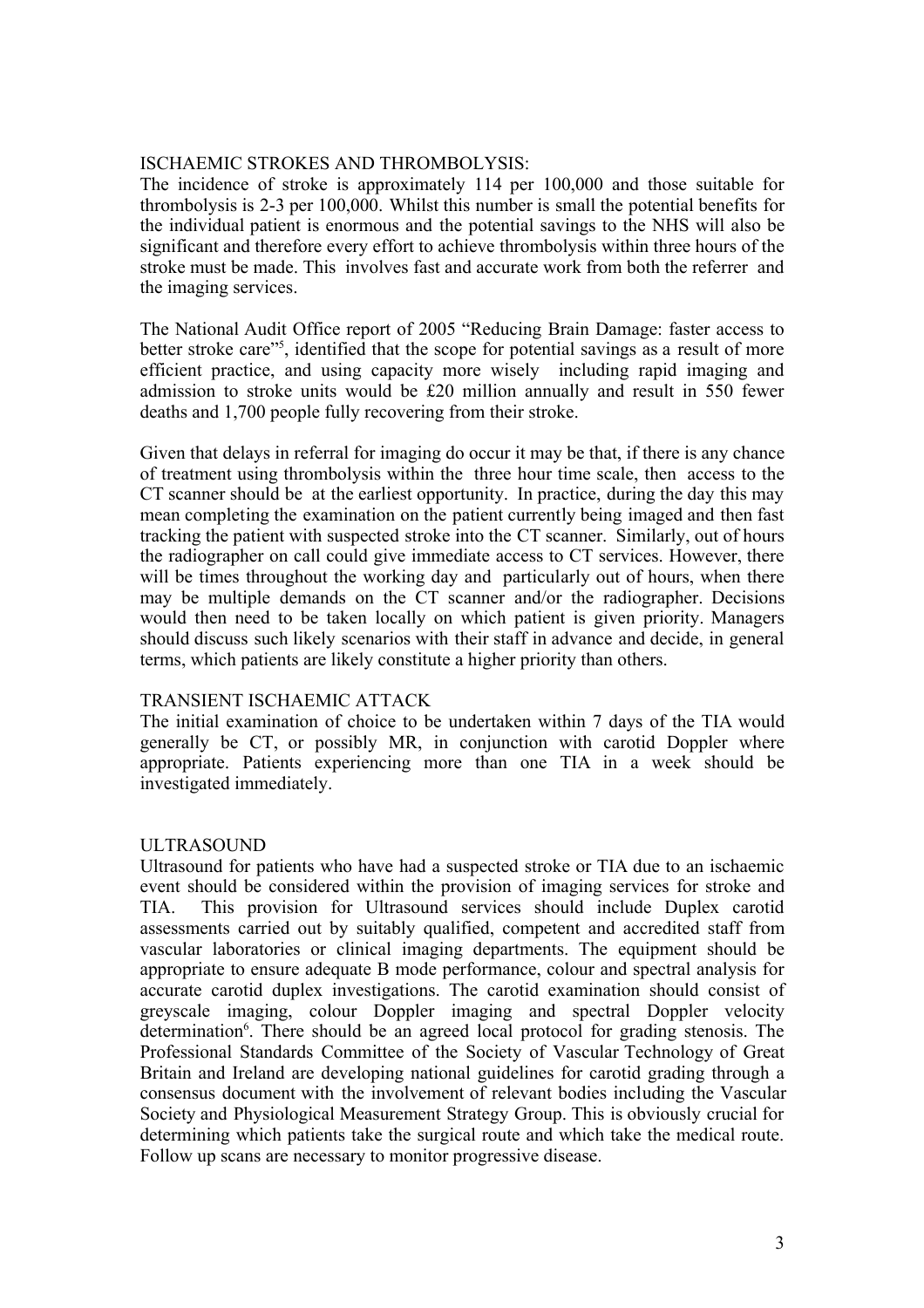# INTERPRETATION OF IMAGES:

National Clinical Guidelines<sup>2</sup> state that diagnosis should always be reviewed by an experienced clinician with expertise in stroke. This presents training issues for radiologists, reporting radiographers and stroke physicians.

Interpretation of the images needs to be within acceptable time scales and to achieve this a variety of options may be considered especially when required "out of hours":

A neuro-radiologist or stroke physician with appropriate specialist skills may not always be available and hence other solutions should be explored given that the requirements of the service are to have rapid image interpretation.

The use of teleradiology/PACS links and remote reporting may be appropriate

Post-graduate courses in interpreting CT head images have existed for some years and a suitably trained, competent and authorised advanced practice radiographer could provide the necessary report on the images. Increasing the number of advanced practitioners suitably qualified and able to interpret images would be a way of meeting the increased demands placed on imaging services. This would be within SCoR policy as described in Medical Image Interpretation and Clinical Reporting by Non-Radiologists: The Role of the Radiographer<sup>7</sup>.

### 4. ISSUES FOR SERVICE PROVIDERS AND MANAGERS

In view of likely increases in demand on imaging services due to guidelines which are being developed and other new/emerging expectations of imaging services, SCoR recommends that Service Managers consider the likely impact on the radiography workforce and the possible increase in imaging equipment which would be required to meet the service demand for imaging patients with known or suspected stroke or TIA. This is one of many government targets which also make a demand on imaging services. Initiatives such as the 18 week wait, cancer targets, head injury guidelines have all impacted on the service and have challenged Service Managers.

If imaging services are to meet the additional demands from stroke and TIA guidelines there well may be the need for increased investment in imaging facilities to include additional equipment and radiographers. Specifically, to meet targets for rapid access it may be possible to identify a clear need for additional resources:

CT scanner including provision for CT Angiography and Perfusion, MRI scanner including diffusion weighted scanning capability Ultrasound equipment, adequate for greyscale, colour and spectral Doppler sensitivity over a range of depths (1cm-5cms)

Additional workforce capacity would obviously be needed in the event of extension of services to 24 hours 7 days a week provision and, again, for any new installations. Such staff need to be adequately educated and trained through the College of Radiographers approved post-graduate programmes.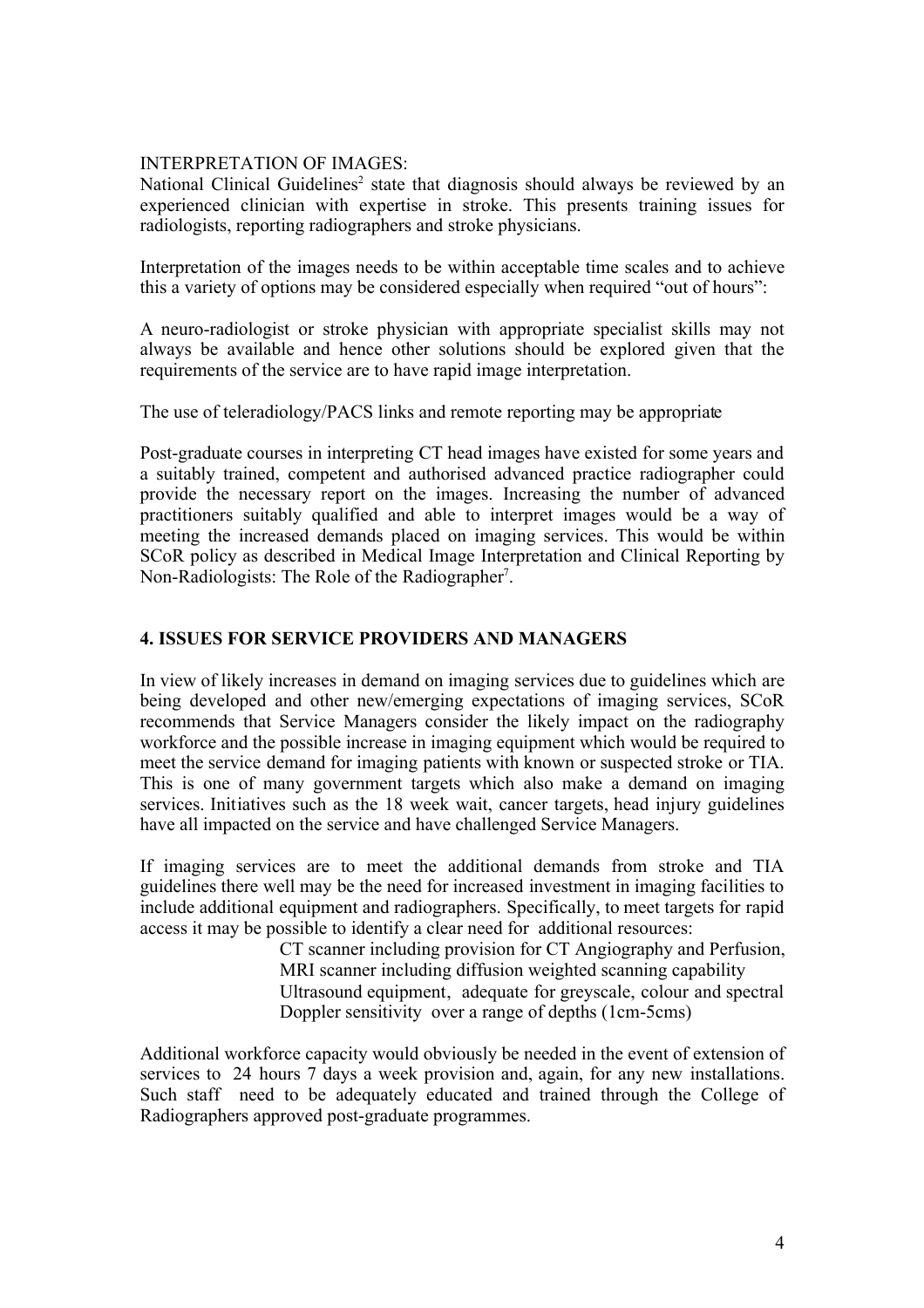To achieve the need for rapid image interpretation there may well be a need for additional advanced practitioners who are trained, competent and authorised to provide reports on the images.

# 5. CURRENT INTIATIVES ACROSS THE FOUR COUNTRIES OF THE UK

### ENGLAND AND WALES:

The Department of Health has embarked on a programme *Improving Stroke Services* and will produce a National Strategy to modernise service provision and deliver the newest treatments for stroke. Information on this work can be accessed at <http://www.dh.gov.uk/PolicyAndGuidance/HealthAndSocialCareTopics/Stroke/fs/en> This Department of Health initiative *Improving Stroke Services* is likely to press for an early diagnosis and intervention approach when it makes its recommendations for service delivery. The National Imaging Board is considering detailed imaging implications of this work in England.

The National Institute for Health and Clinical Excellence (NICE) is currently developing guidance on *Stroke: The diagnosis and acute management of stroke and transient ischaemic attacks*. The work is in progress and expected to be issued July 2008.

### SCOTLAND:

There are published Scottish Intercollegiate Guidelines Network (SIGN) guidelines on the topic of stroke available to download from <http://www.sign.ac.uk/guidelines/published/index.html>

NHS Quality Improvement Scotland (QIS) have detailed Stroke Standards which should be adhered to in Scotland (see Standard 1). The Standards are available at: [http://www.nhshealthquality.org/nhsqis/qis\\_display\\_findings.jsp?pContentID=2766&](http://www.nhshealthquality.org/nhsqis/qis_display_findings.jsp?pContentID=2766&p_applic=CCC&p_service=Content.show&) [p\\_applic=CCC&p\\_service=Content.show&](http://www.nhshealthquality.org/nhsqis/qis_display_findings.jsp?pContentID=2766&p_applic=CCC&p_service=Content.show&)

NHS QIS also have a Topic Specific Group (TSG) for Stroke as part of the Clinical Effectiveness network, the group is made up of Allied Health Professionals including a radiographer.

### NORTHERN IRELAND:

Department of Health, Social Services and Public Safety provides information and links on *Inequalities In The Prevalence Of Stroke In Northern Ireland* at: <http://www.dhsspsni.gov.uk/stroke.pdf>

### **REFERENCES**

- 1. The Stroke Association website<http://www.stroke.org.uk/>
- 2. National Guidelines for Stroke  $2<sup>nd</sup>$  Edition prepared by the Intercollegiate Stroke Working Party and published by the Royal College of Physicians in 2004 available as download from [www.rcplondon.ac.uk](http://www.rcplondon.ac.uk/)
- 3. World Health Organisation http://www.who.int/topics/cerebrovascular\_accident/en/